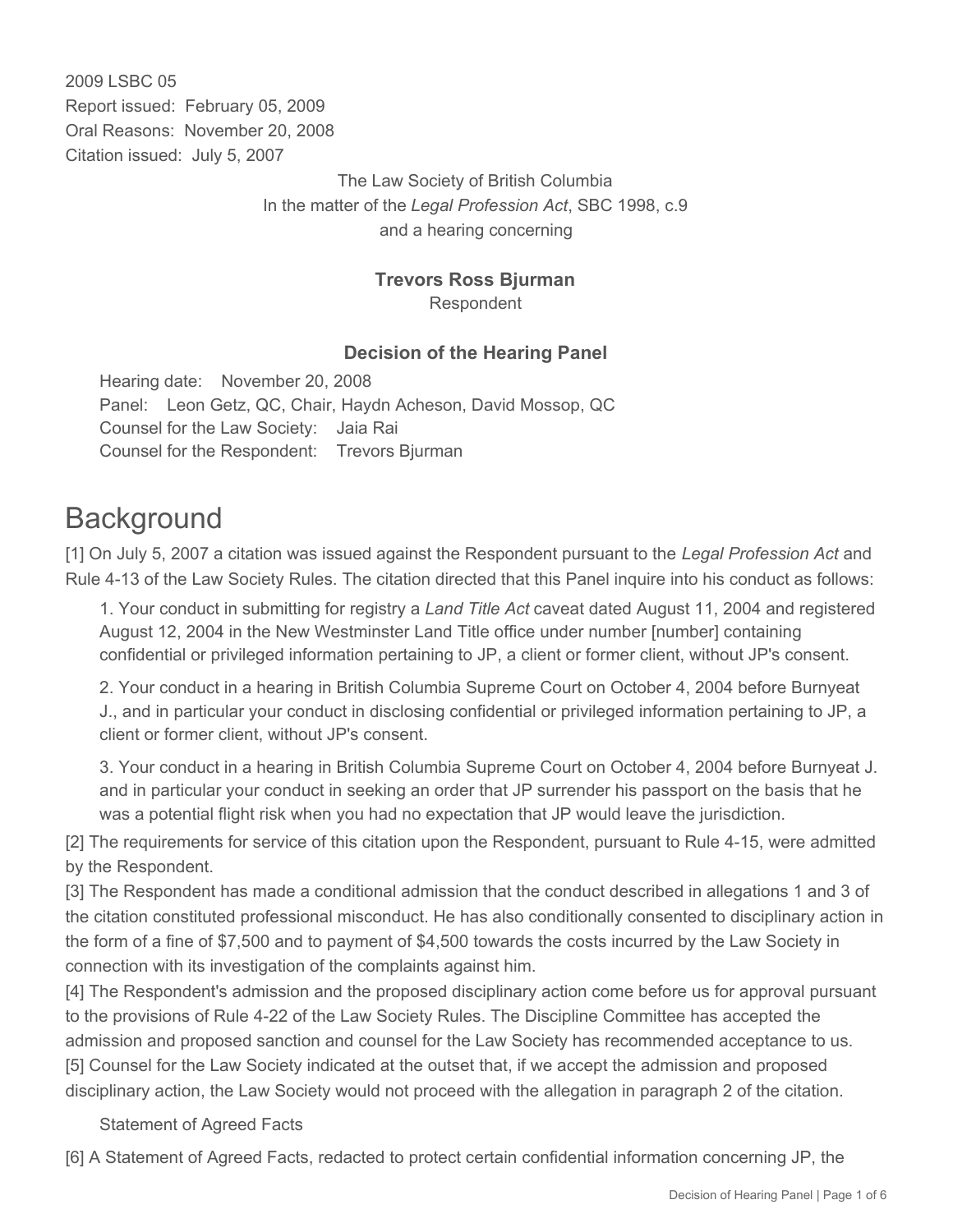Respondent's client or former client, has been entered into the record. We understand that the parties devoted considerable effort to the preparation of both the original and the redacted versions. While the redacted version sets out the essential facts, redaction itself causes some loss of coherence and continuity, and that is true in this case. To preserve confidentiality, we have not included the documents originally attached to the Statement of Agreed Facts.

[7] The following is an edited version of the Statement of Agreed Facts :

1. The Respondent was called to the Bar in British Columbia on May 14, 1976. The Respondent articled at Russell & DuMoulin for one year and practised there until 1980. In 1980 he moved to North Vancouver and practised with John Croft and David Finlay for five years and continued in partnership with John Croft and Donald Livingstone until March, 1990.

2. The Respondent has been practising as a sole practitioner since March, 1990 with no previous citations.

Background of Proceedings in *JP v. [Company]*

3. Until August 2004, a Korean businessman named JP owned real property at [address] (the " Property" ).

4. The Property is a designated Heritage Building. After purchasing the Property in 1996, JP sought tenants for the lower floor of the Property (the " Premises" ).

5. On August 1, 1996, a lease agreement was executed between JP, as landlord, and [Company], SM and CY as tenants (the " Tenants" ) for the Premises (the " Lease" ).

6. Between August and December, 1996, a significant dispute arose between JP and the Tenants. In 1997, an action was commenced in B.C. Supreme Court (the " Action" ).

7. In the Action, JP claimed judgment for arrears of payments due under the Lease and possession of the Premises. The Tenants filed a Counterclaim against JP, the value of which claim exceeded the net equity remaining in the Property.

8. John Piamonte (" Piamonte" ) represented the Tenants in the Action.

9. Initially, Joseph Bateman (" Bateman" ), who is fluent in Korean, represented JP in the Action. Bateman was employed by Michael S.I. Hwang (" Hwang" ), a lawyer who had represented JP in the purchase of the Property and executing the Lease. Hwang had the Lease prepared by Mr. Pollock of his firm and referred the Tenants to Jongman Kim (deceased), a Korean speaking solicitor at Boughton Peterson Yang Anderson, the firm that provided shelf companies to both JP and the Tenants.

10. Bateman acted for JP in the Action until June 2001, at which time JP became self-represented. On June 15, 2000, Bateman's firm, Shandro Dixon Edgson, filed a mortgage against the Property and JP's residence as security for fees. The mortgage was discharged against the residence on May 10, 2001 and against the Property in September 2003. When he ceased to act for JP, Bateman was also holding \$20,000 in his trust account as security for costs ordered in the Action to be lodged by the Tenants. Bateman held this amount until April 11, 2005, when the \$20,000 was paid into Piamonte's trust account on undertakings.

11. As of April 2003, the only outstanding issues in the Action concerned the Counterclaim. A nine-day trial on the Counterclaim was scheduled to commence on April 7, 2003 but was adjourned to a date in September 2003, peremptory on JP.

12. In August 2003, the Respondent was retained by JP to represent him in the Action. Michael Ranspot (" Ranspot" ) was subsequently retained as co-counsel in December 2003. 13. The Respondent was instructed to seek an adjournment of the September 2003 trial date, which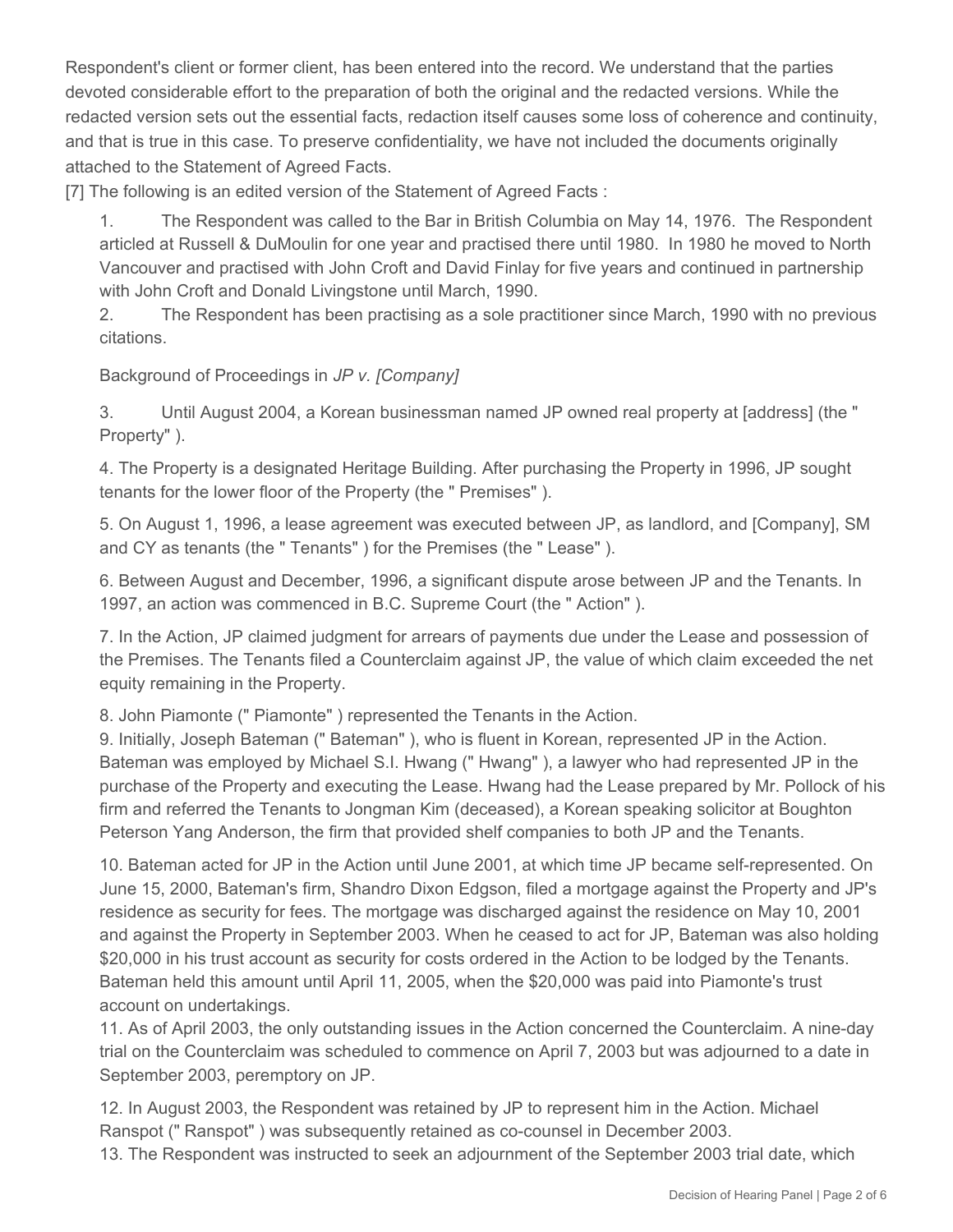was peremptory on JP. On September 8, 2003, the Respondent and Piamonte appeared before Crawford J. who adjourned the trial to January 19, 2004, again peremptory on JP. Crawford J. also made an Order respecting the Property and the disposition of proceeds if the Property was sold (the " Crawford Order" ). The terms of the Crawford Order are set out at pages 5 through 8 of the Oral Reasons for Judgment. It was the Respondent who suggested to Crawford J. that a lis pendens be filed by Piamonte against the Property.

14. A draft of the Crawford Order was prepared by Piamonte and sent to the Respondent. Counsel did not agree on the form and the Clerk's Notes were obtained. They did concur with the Respondent's notes. The transcript of the proceeding was not prepared until the summer of 2004, and the Order was not entered before the Property had sold. The Crawford Order was not entered until October 4, 2004, after being revised by Burnyeat J.

15. One of the terms of the Crawford Order, set out in paragraph 4 as initially drafted, was that:

the Defendants be entitled to register a charge or Certificate of Pending Litigation on [the Property], taking direction from the Registrar of Land Titles respecting same, it being the intent of this Order that the Defendants have a contingent interest in the subject property, and that in the event of its sale prior to the completion of the trial, the net sale proceeds be paid into the trust account of the solicitor for the Plaintiff until judgment has been rendered, with liberty for the Plaintiff to apply to obtain release of such amount of same as exceeds the sum claimed by the Defendants.

16. No charge or Certificate of Pending Litigation was ever registered against the Property by Piamonte. 17. Rice J. adjourned the January 19, 2004 trial back to Burnyeat J. to determine if his earlier order covered the remaining issue in dispute.

18. On July 5, 2004, Burnyeat J. gave directions to the parties for amending pleadings and seized himself of the matter. The Tenants served a Notice of Motion pursuant to Rule 18A and the application was set for hearing before Burnyeat J. over a number of days commencing on October 4, 2004. 19. The Respondent and Ranspot appeared on October 4, 2004 before Burnyeat J., at which time they advised the Court that they were no longer acting for JP and wished to be removed as counsel of record. JP was present with an interpreter, but unrepresented. [The Purchaser of the Property] was present and represented by counsel.

20. The proceedings, from the commencement of the Action up to the October 4, 2004 appearance, are summarized in paragraphs 4 to 31 of Reasons for Judgment of Burnyeat J. dated March 8, 2005.

Disclosure of Information by the Respondent

21. The Respondent acted for JP from approximately August, 2003 to August 26, 2004, the date on which JP terminated the Respondent's retainer.

22. During the retainer, the Respondent rendered the following statements of account to JP on September 8, 2003, December 30, 2003, January 14, 2004, February 22, 2004 and August 10, 2004. 23. [Paragraph redacted]

24. On Friday, July 23, 2004, the Respondent was advised by JR, a mortgage broker, that the sale of the Property was scheduled to close the following Monday, on July 26, 2004, and that a lawyer named Judy Park had requested a mortgage payout statement for the private mortgages registered against title to the Property.

25. The Respondent subsequently wrote to Judy Park.

26. The Respondent was aware at this time that no charge or Certificate of Pending Litigation had been registered against the Property.

27. On July 26, 2004, the Respondent twice telephoned David Bilinsky at the Law Society. The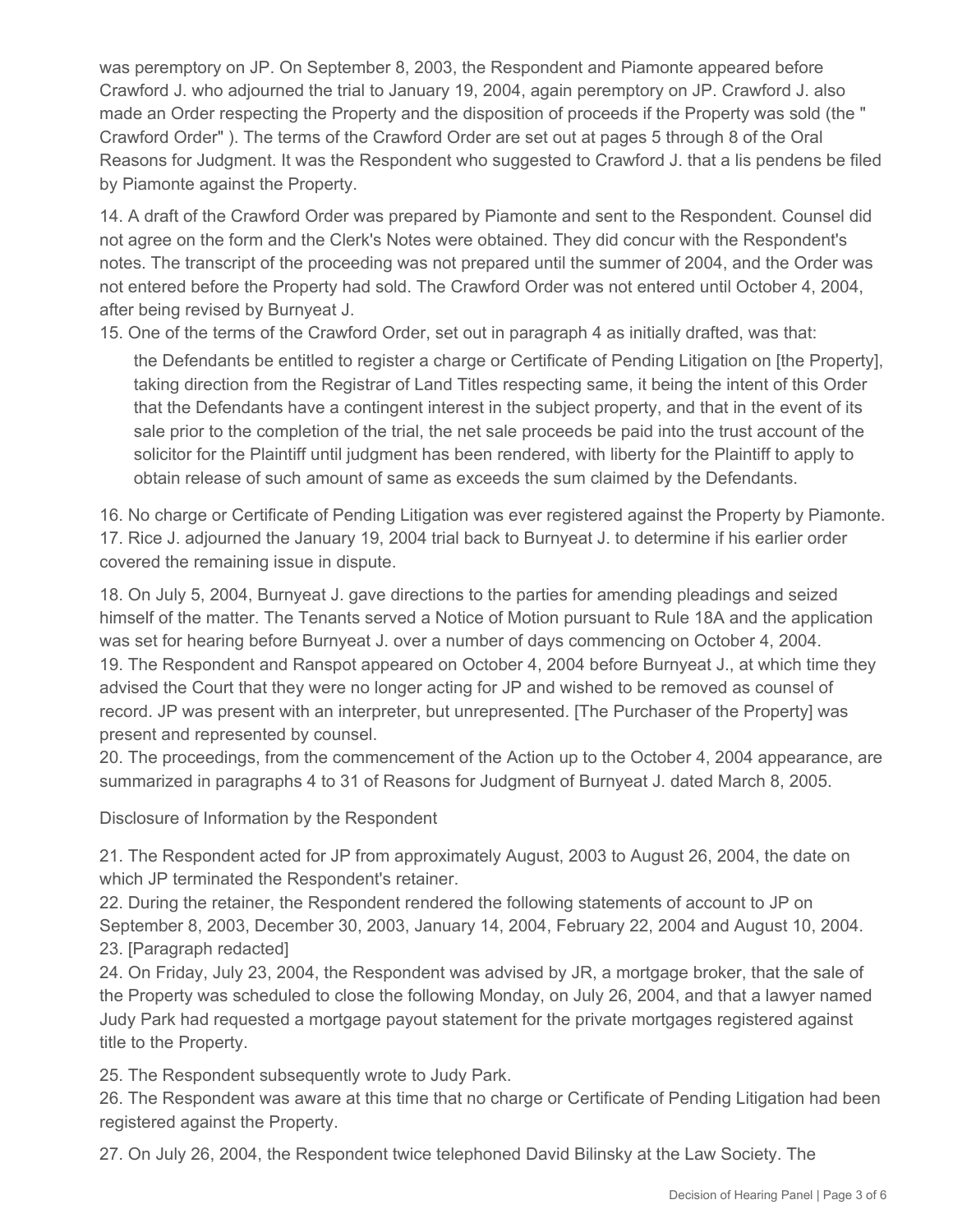Respondent reported his discussions with Judy Park, through which he learned that his client intended to proceed with the sale of the Property and not pay the funds into the Respondent's trust account, contrary to the Crawford Order. The Respondent inquired as to what action he should take, if any, vis-à -vis the fact that nothing had been registered against title to the Property by Piamonte. [Sentence redacted] The Respondent telephoned Mr. Bilinsky a second time after Mr. Aulinger (a senior partner at Judy Park's firm) advised that the sale proceeds would be paid to the Respondent according to the Crawford Order, provided his firm did not get fired prior to closing. Mr. Bilinsky's advice was that the Respondent should not tell Piamonte anything of what he had learned [redacted], as those matters likely fell within the ambit of solicitor/client privilege. The advice also confirmed that the Respondent did have an obligation to the Court as a result of the Crawford Order and the Respondent's role as counsel to receive the conveyancing proceeds in trust.

28. The Respondent and Ranspot had ongoing discussions with JP concerning retainers and accounts receivable. On August 10, 2004, the Respondent filed and delivered to JP an Appointment to review his bills, pursuant to section 70 of the *Legal Profession Act*.

29. On August 11, 2004, the Respondent submitted to the Land Title Office a Caveat, to be registered against the Property. This form of Caveat was not registered. Later that same day, the Respondent submitted a second version of the Caveat with item #2 on the first page revised. The Caveat was rejected a second time.

30. The Caveat was resubmitted a third time and accepted for registration on August 12, 2004.

31. The Respondent says he filed the Caveat in an effort to prevent JP from breaching the Crawford Order and being found in contempt. He says that he was concerned about his duties as an officer of the Court and acted to prevent others from breaching the Crawford Order and was particularly concerned about being seen as a party to the breach and acted to distance himself from the breach. He accepts, however, that the filing of the Caveat also gave rise to a perception that he filed the Caveat to protect his fees.

32. The Respondent's office faxed a copy of the registered Caveat to CK's office on August 13 after leaving two messages for the Notary to call and not having heard back from him.

33. On August 16, 2004, as a result of communication with, and a request by, Tim Jowett, Deputy Registrar, Land Title Office, the Respondent submitted additional materials for registration with the Caveat.

34. The Caveat did not ultimately prevent the transfer of the Property because counsel for the purchaser wrote to the Registrar, Land Titles advising that the purchaser would accept title to the property subject to the Caveat.

35. The Respondent did not seek or obtain from JP his consent to disclose the information sworn by the Respondent in the Caveat or provided to the Land Title Office.

36. The Respondent says that he believed that filing the Caveat was the only way to prevent a fraudulent transaction and prevent the transfer of the Property without paying the proceeds into trust, contrary to the Crawford Order. The Respondent says he believed at the time that the information provided with the Caveat disclosed no more than was necessary to assert his claim for legal fees and support a claim under section 79 of the *Legal Profession Act*. He admits that the information disclosed could have been perceived, at the time, as more than necessary to assert a claim and was in fact more than necessary to assert a claim.

37. The Respondent admits that he disclosed confidential information in submitting the Caveat for registration and that this disclosure amounted to unprofessional conduct.

38. The Respondent's evidence is that, on August 24, 2004, the Respondent again telephoned the Law Society to enquire as to his obligations towards Piamonte and his clients, [redacted]. The Respondent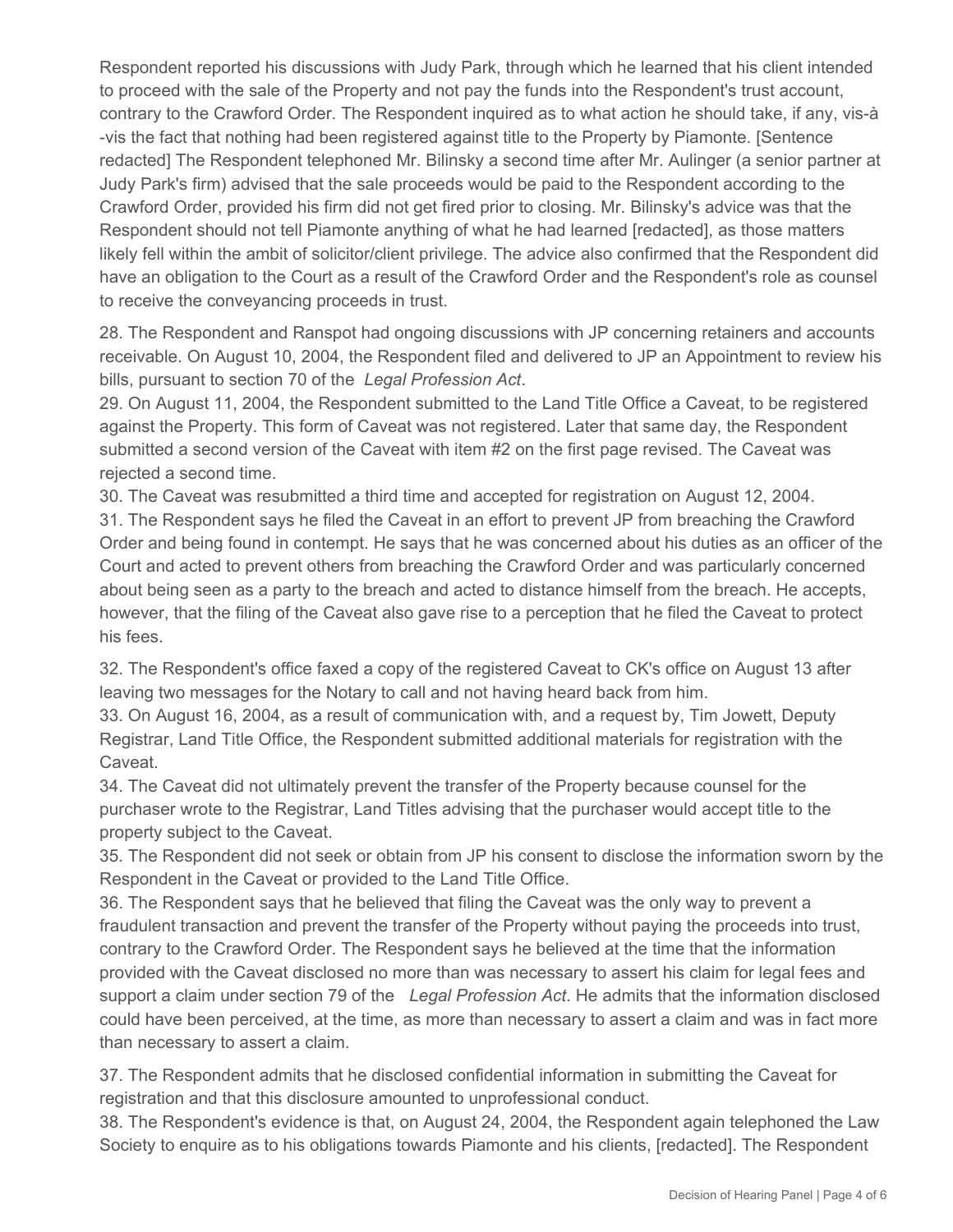advised Jack Olsen of what had transpired in [redacted] and details of the Caveat the Respondent had filed pursuant to section 79 of the *Legal Profession Act* and his reason for doing so. Mr. Olsen advised the Respondent to only disclose to the Court that he no longer acts for JP and that he has a claim for fees. Mr. Olsen has no recollection of this conversation other than what is contained in his notes. 39. On August 26, 2004, the Respondent wrote to Piamonte advising of his intention to apply to the Court to withdraw as solicitor of record for JP. In the same letter, the Respondent advised Piamonte of his claim relating to outstanding legal fees and disbursements.

40. The Respondent and Ranspot had taken out an Appointment to review their bills before Master Scarth and a date was set for the hearing of same.

41. On September 17, 2004, the Respondent wrote to the Trial Coordinator (with a copy to Piamonte) asking that Crawford J. be made aware that, amongst other things, JP has outstanding fees and disbursements and related taxes due to his office and Ranspot, and that the Respondent is no longer the solicitor for JP with respect to the sale of the Property.

42. Upon receipt of the September 17, 2004 letter, Piamonte wrote to the Respondent. Piamonte accused the Respondent of being complicit in the fraud and the apparent circumvention of the Crawford Order.

43. On September 27, 2004, the Respondent wrote to the parties involved in the sale of the Property advising that he and Ranspot were asserting a solicitor's lien over the Property, pursuant to section 79 of the *Legal Profession Act*, would be seeking to have the transfer of title to the Property voided pursuant to section 79(6) of the *Act*, and were making a demand for discovery of documents pursuant to Rule 26(1) of the *Rules of Court*.

44. On the same date, the Respondent delivered a Notice of Motion to the parties in the Action regarding an application to be heard on October 4, 2004 for an order for a solicitor's charging lien on the Property, pursuant to section 79 of the *Legal Profession Act*.

45. During the proceedings on October 4, 2004, the Respondent suggested that it may be appropriate that Burnyeat J. make an Order that JP surrender his passport on the basis that he was a potential flight risk. At the time, the Respondent had no specific expectation that JP would leave the jurisdiction, but he had not fully considered the issue.

46. The Respondent made the flight risk submission after Ranspot whispered to him during submissions words to the effect, " ask JP to surrender his passport." The Respondent had no reason to question the judgment of his co-counsel in making this suggestion.

47. The Respondent admits that suggesting an order that JP surrender his passport when he did not personally believe at the time JP was a flight risk amounts to unprofessional conduct.

48. The October 2004 Order required non-parties to the Action to prepare and file Affidavits. On the application of one of the non-parties, the October 2004 Order was set aside by the Court of Appeal on November 1, 2005.

Complaint to the Law Society

49. The citation herein resulted from an investigation commenced by the Law Society upon receipt of information on November 8, 2005 from Richard Olson, who was counsel for Hwang on the application to set aside the October 2004 Order.

50. [redacted]

51. [redacted]

## **Discussion**

[8] Each of the relevant paragraphs on the Schedule to the citation is amply made out on the agreed facts.